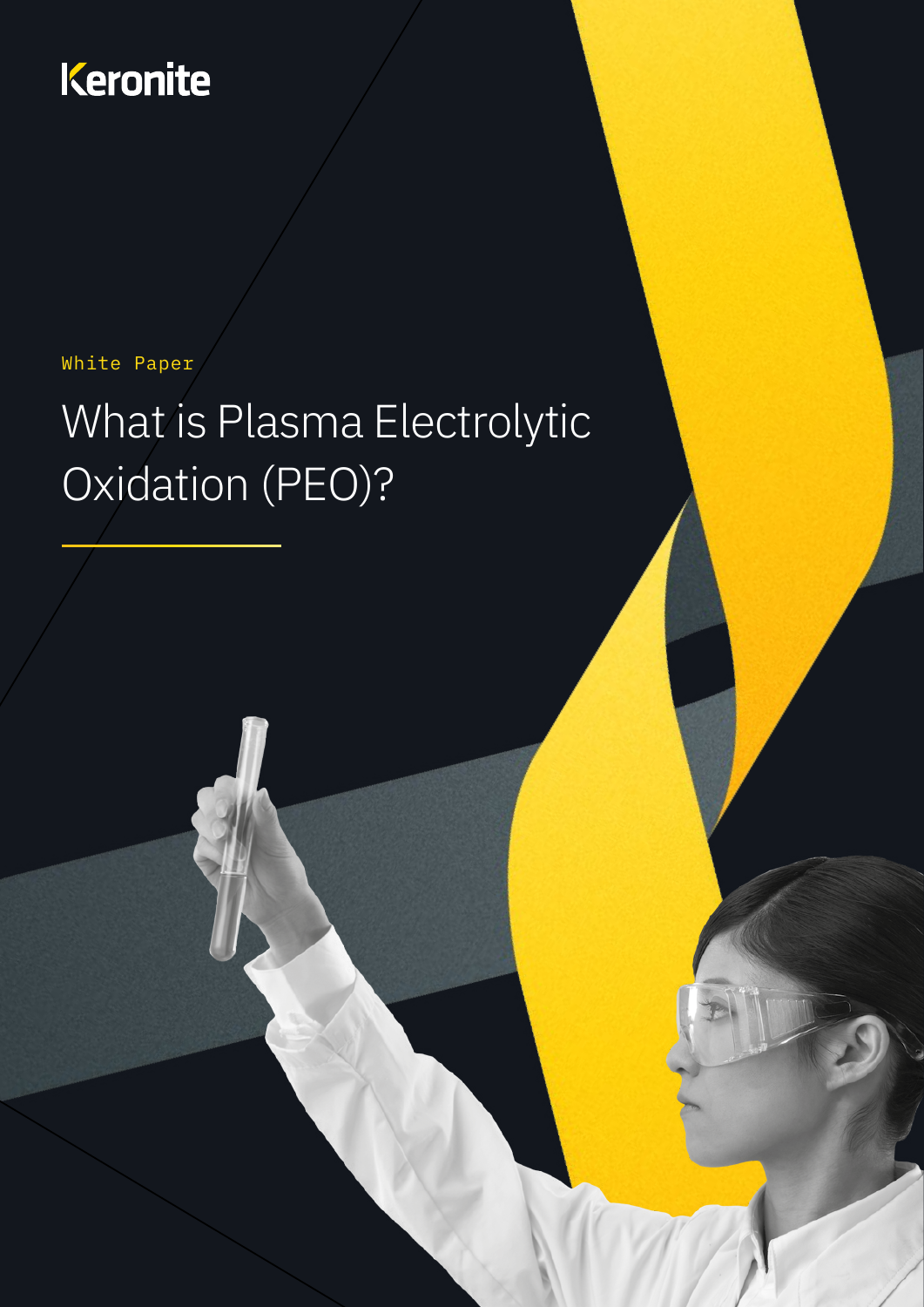What is Plasma Electrolytic Oxidation (PEO)?

## **Contents**

- [2 Introduction](#page-2-0)
- [3 The Plasma Electrolytic Oxidation Process](#page-3-0)
	- [3 1. Oxidation of the Substrate](#page-3-0)
	- [3 2. Plasma Modification](#page-3-0)
- [4 Process Parameters](#page-4-0)
- [5 Coating Characteristics](#page-5-0)
	- [5 Coverage](#page-5-0)
	- [6 Extreme Hardness](#page-6-0)
	- [7 Corrosion Resistance](#page-7-0)
	- [8 High Strain Tolerance](#page-8-0)
	- [8 Environmental Friendliness](#page-8-0)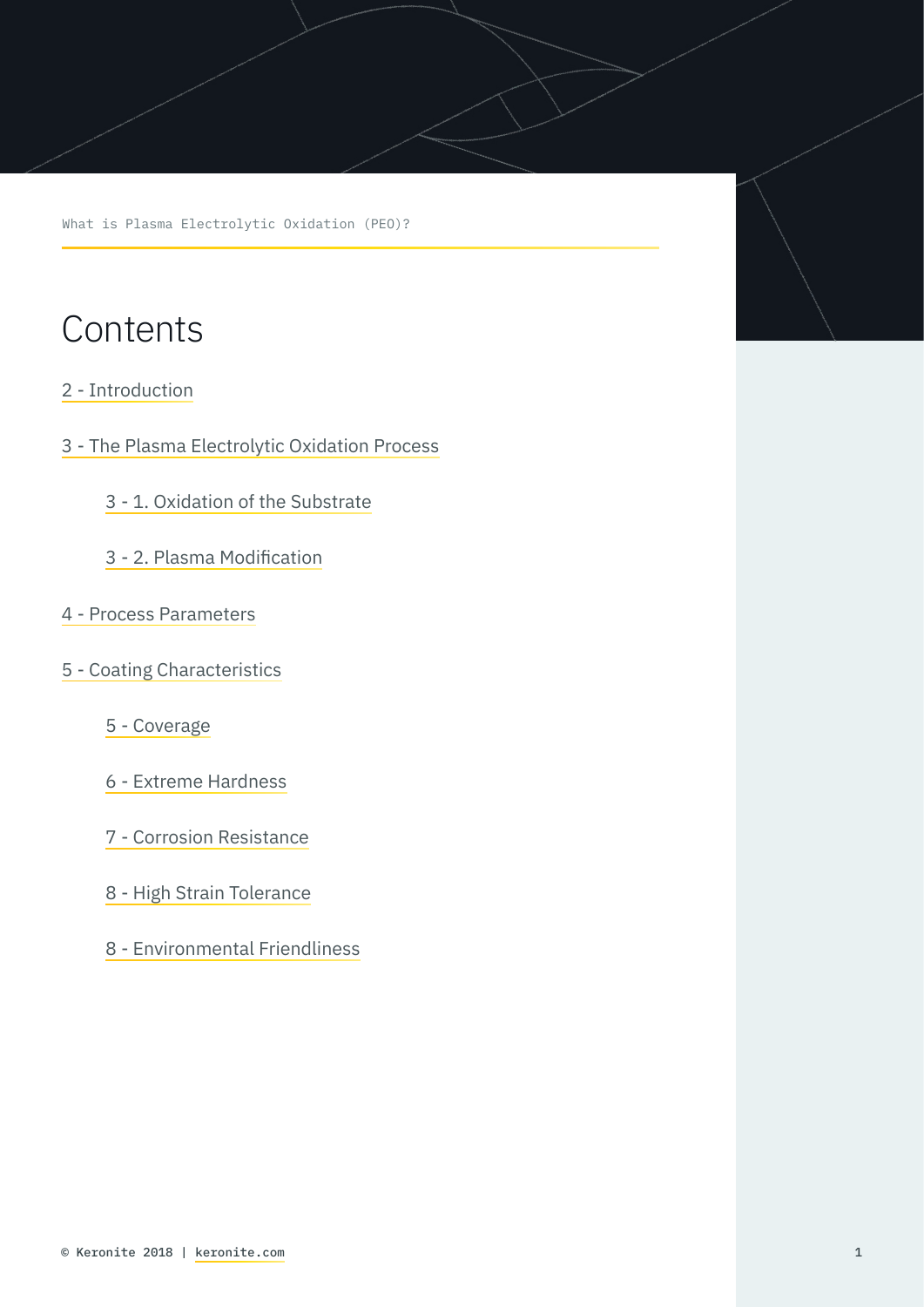<span id="page-2-0"></span>Introduction

# Introduction

Plasma electrolytic oxidation (PEO) is a bath-based method of producing ceramic layers on the surface of light alloys. PEO surface coatings are characterised by their wear resistance, corrosion resistance and thermal and chemical stability. The method is suitable for alloys of high aluminium, magnesium and titanium composition, but can also be applied to other metals such as zirconium, tantalum, niobium, hafnium and cobalt.

Electrolytic oxidation without the use of plasma  $-$  anodising  $-$  has been the prevalent technique over many years. The introduction of plasma fundamentally alters coating and performance characteristics in stressful end-use applications.

The use of plasma introduces several benefits:

- 1. Development of harder ceramic phases (including crystallisation).
- 2. Chemical passivity most PEO ceramics are chemically inert.
- 3. Incorporation of elements from the electrolyte into the ceramic to give different properties.
- 4. Reduced stiffness gives high adhesion under mechanical strain or thermal cycling.
- 5. Crack-free edges.

Surface coatings formed through plasma electrolytic oxidation can offer 2-4x more hardness than hard anodizing or steel, and provide increased wear resistance. The combination of these qualities and the comprehensiveness of protection has made PEO a breakthrough surface engineering innovation.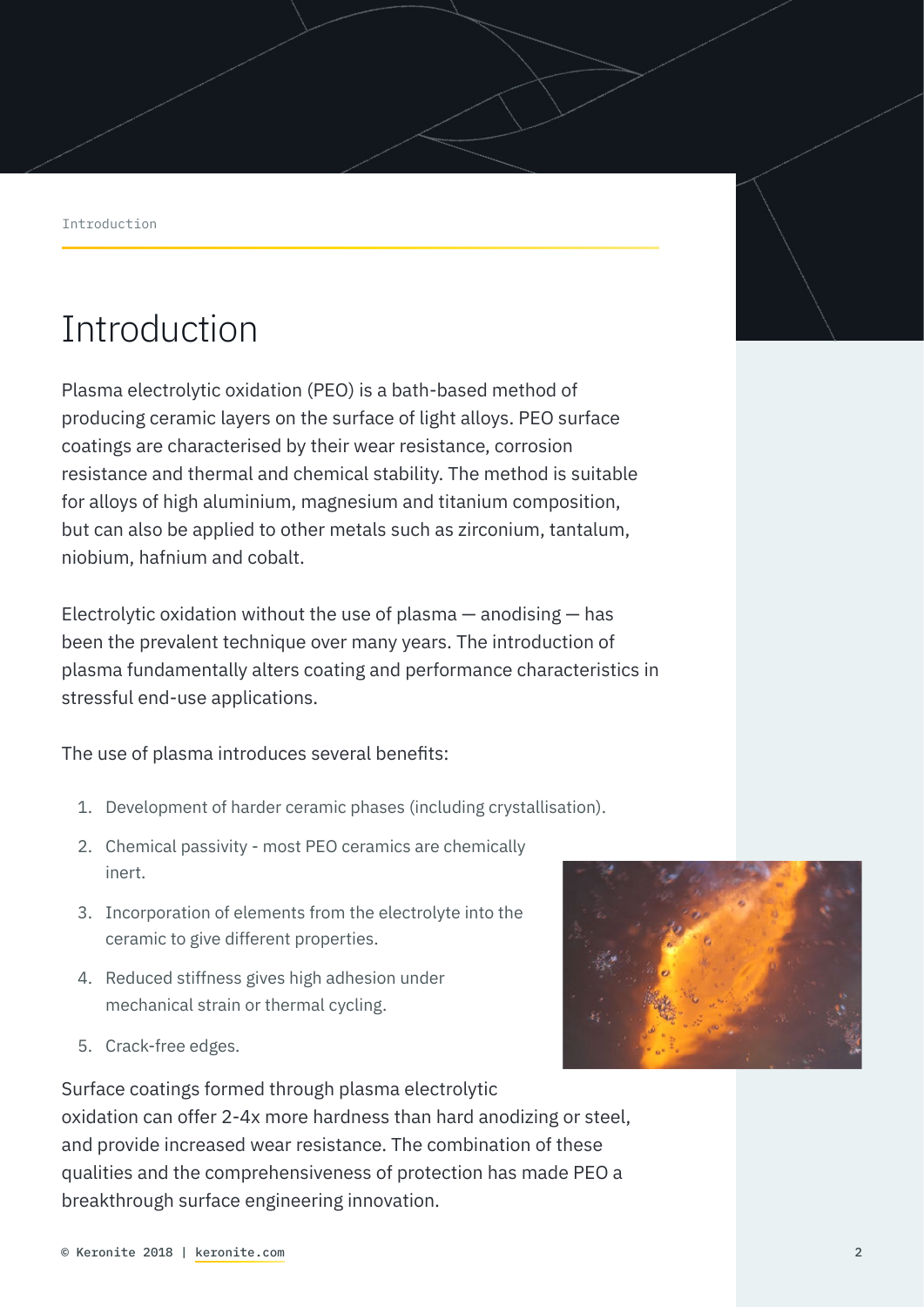<span id="page-3-0"></span>The Plasma Electrolytic Oxidation Process

# The Plasma Electrolytic Oxidation Process

The process generally follows these three stages:

#### 1. Oxidation of the substrate

As occurs during anodising, a component is submerged in a bath of electrolyte. Bath compositions differ based on the desired characteristics of the PEO coating, but is usually a proprietary dilute aqueous solution. This is free from chrome and other heavy metals. Additionally, the solution composition is disposable and clean, in contrast to hard anodising techniques which employ sulphuric acid (H2SO4).

Depending on the desired coating characteristics, different electrical regimes can be employed. For example, alternating the polarity of an aluminium substrate can achieve variations of growth formation. Higher voltages are typically used to create plasma discharge.

## 2. Plasma Modification



*Figure 1. Plasma discharge around a component immersed in electrolyte*

In conventional anodising, the coating

growth mechanism causes through-thickness cracks or fissures in the protective layer on corners or uneven surfaces. Additional seals or treatments are necessary to increase the corrosion resistance capabilities of hard anodised components for this reason. These also reduce the fatigue strength of a component, acting as stress raisers.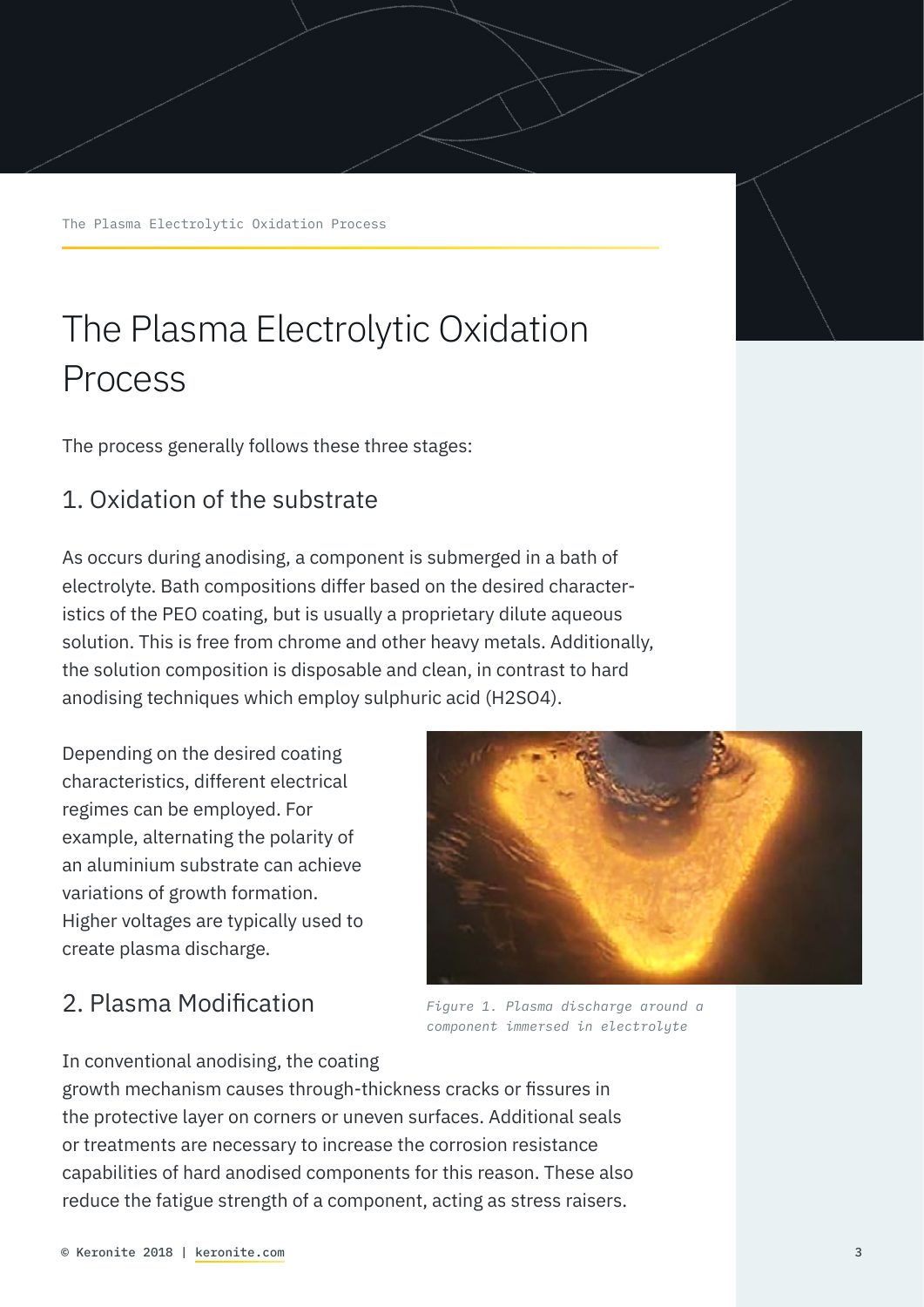<span id="page-4-0"></span>With PEO, plasma is used to modify the coating during the growth process. This alters the microstructure, resulting in no through-thickness cracks, and provide consequent benefits in corrosion resistance and fatigue strength.

In many cases, the plasma also causes crystallisation of the oxide layer, increasing hardness and potential for wear resistance. Micro and nanocrystals such as Al2O2 corundum in aluminium, periclase on magnesium and anatase/rutile in titanium can be introduced into the ceramic layer for enhanced hardness.

Plasma modification creates other attractive features such as chemical passivity, low stiffness and thermal stability.



# Process Parameters

The processes involved in PEO are highly flexible, particularly when compared to alternatives such as hard anodising. This opens up a wide range of potential surface coating properties, which can be adapted and tailored to best suit the end use application of a component:

- Pre-treatment is simpler for PEO. In many cases, aluminium components may only require a light degrease prior to treatment. By comparison, most anodising and plating processes will need a cleaner surface, necessitating degreasing, etching and desmut steps to ensure a high quality coating.
- Applied electrical parameters can be adjusted based on a preferred surface morphology. Coating morphologies can be created with mean length scales from nanometer to micron range.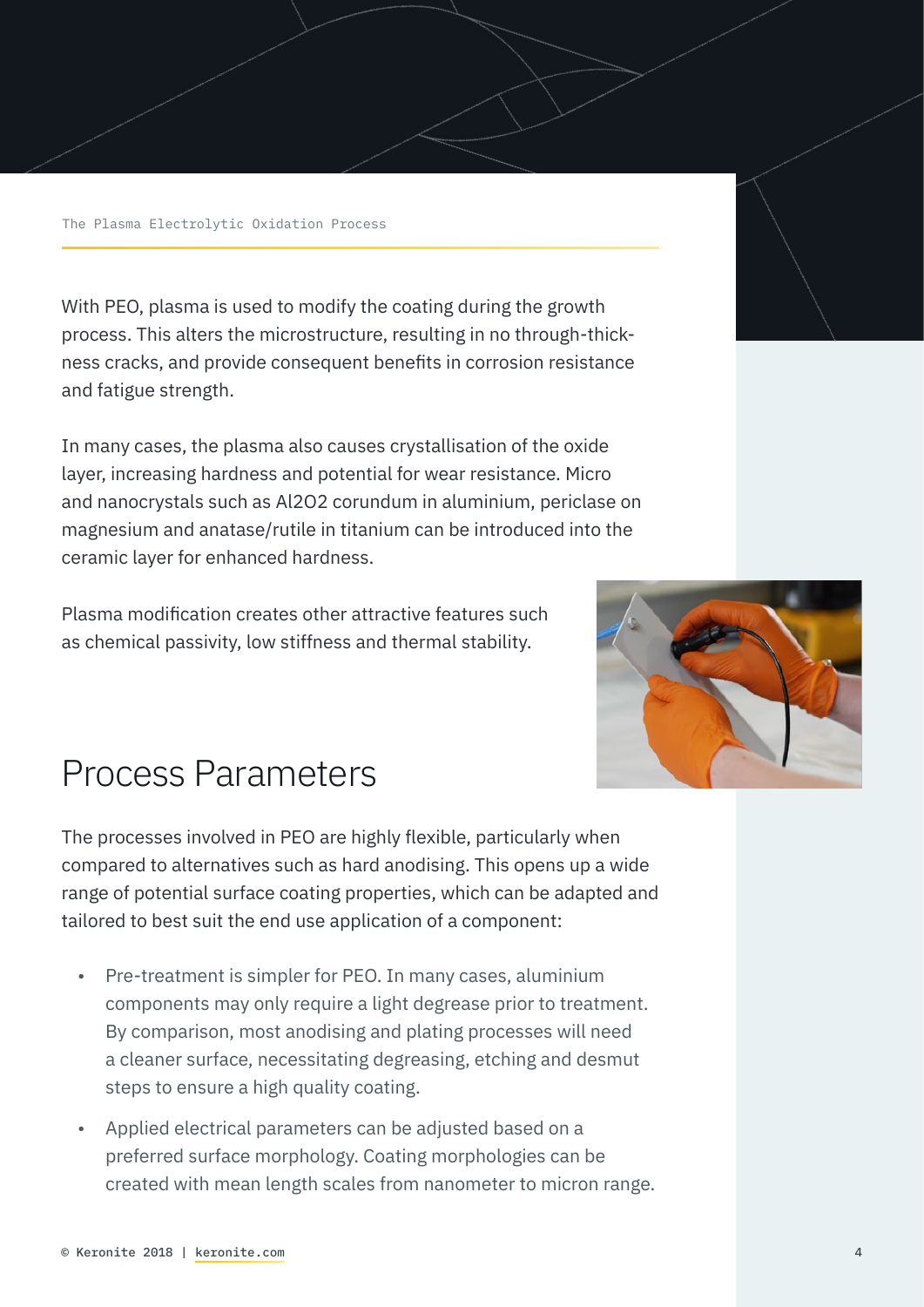<span id="page-5-0"></span>Process Parameters

• Process chemistry can be developed to create different coatings and treat different metals and alloys.

When optimising a PEO layer for specific use, the ability to enhance certain coating characteristics is vital in the overall quality and sustainability of a component.

# Coating Characteristics

PEO's unique and flexible process produces highly protective layers that can be enhanced for performance in specific usage. With the added bonus of being a clean process, free of heavy metals, it's unsurprising that widespread interest has been sparked for the technique.

### Coverage

In general, PEO coatings are characterised by good coverage of the component compared to line-of-sight processes such as painting, powder coating and plasma or flame spray techniques. Also, the



*Figure 2. Comparative layer structures of Hard Anodising Coatings (left) and PEO (right)*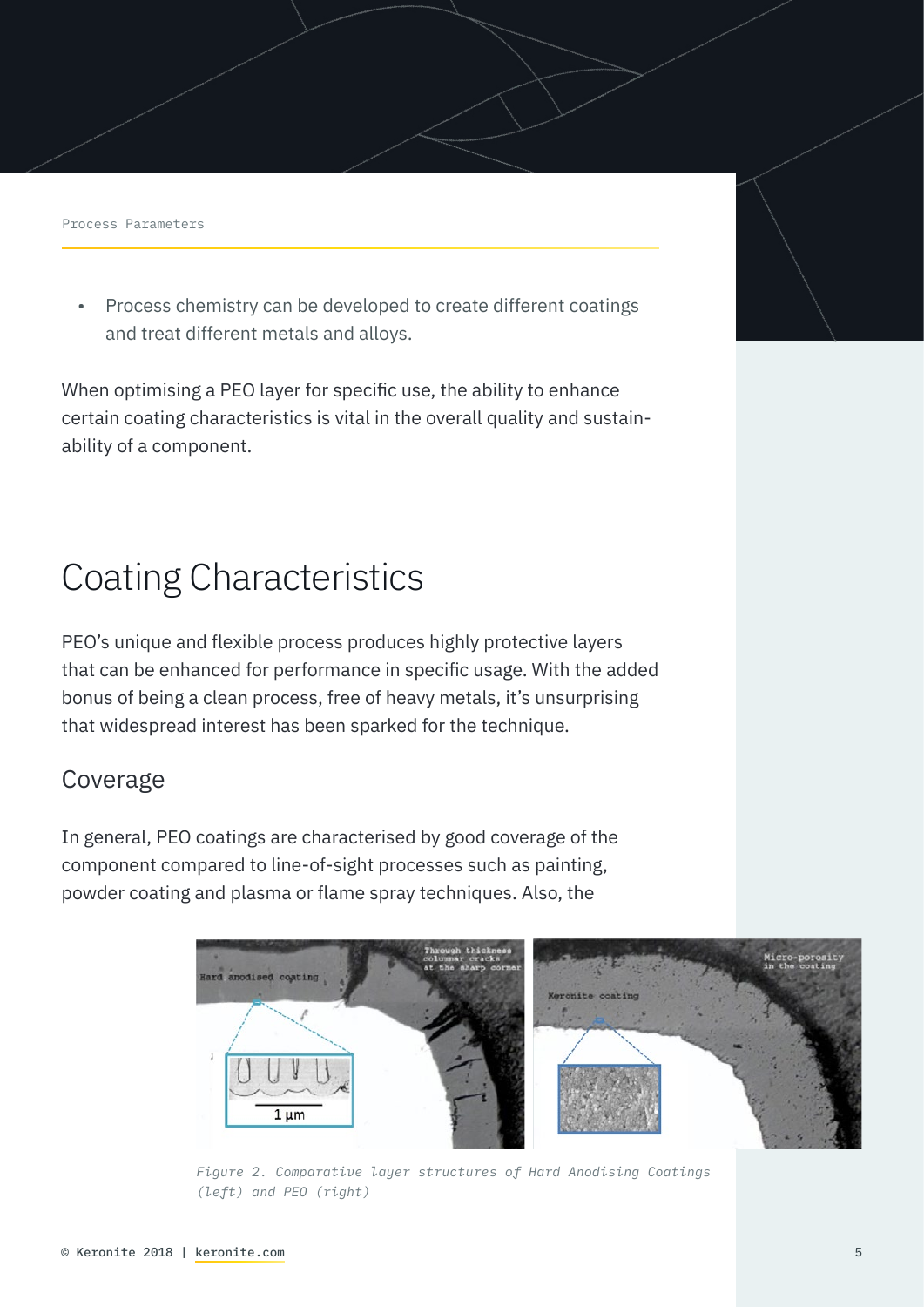#### <span id="page-6-0"></span>Coating Characteristics

insulating properties of the coating ensure good uniformity at corners and edges. Paints tend to thin at corners, whereas electroplating techniques tend to thicken at corners.

As illustrated in the SEM images in Figure 2, PEO layers are characterised by their complex microstructure. The presence of irregularly shaped microcrystals and other features provide more comprehensive protection on corners than through-thickness cracks clearly visible in hard anodised coatings.

#### Extreme Hardness

As light alloys become more desirable to work with, both in terms of performance and cost, the need for innovative surface coatings has increased.

One such quality is the extreme hardness created in PEO. Typical coatings on aluminium are harder than steel (1600HV vs 500HV), yet the component itself could be up to 66% lighter. The performance enhancing char-





acteristics of PEO coatings have enabled light alloys - even magnesium - to prominently feature in aerospace and automotive applications.

This extreme hardness is gained through a combination of crystallisation (of the oxides) and co-deposition of elements from the electrolyte in the ceramic layer. Aluminium, for example, can generate a-Al2O3 crystalline phases on AA7075, with hardness up to 2000HV, which outperforms steels on pin-on-disc tests.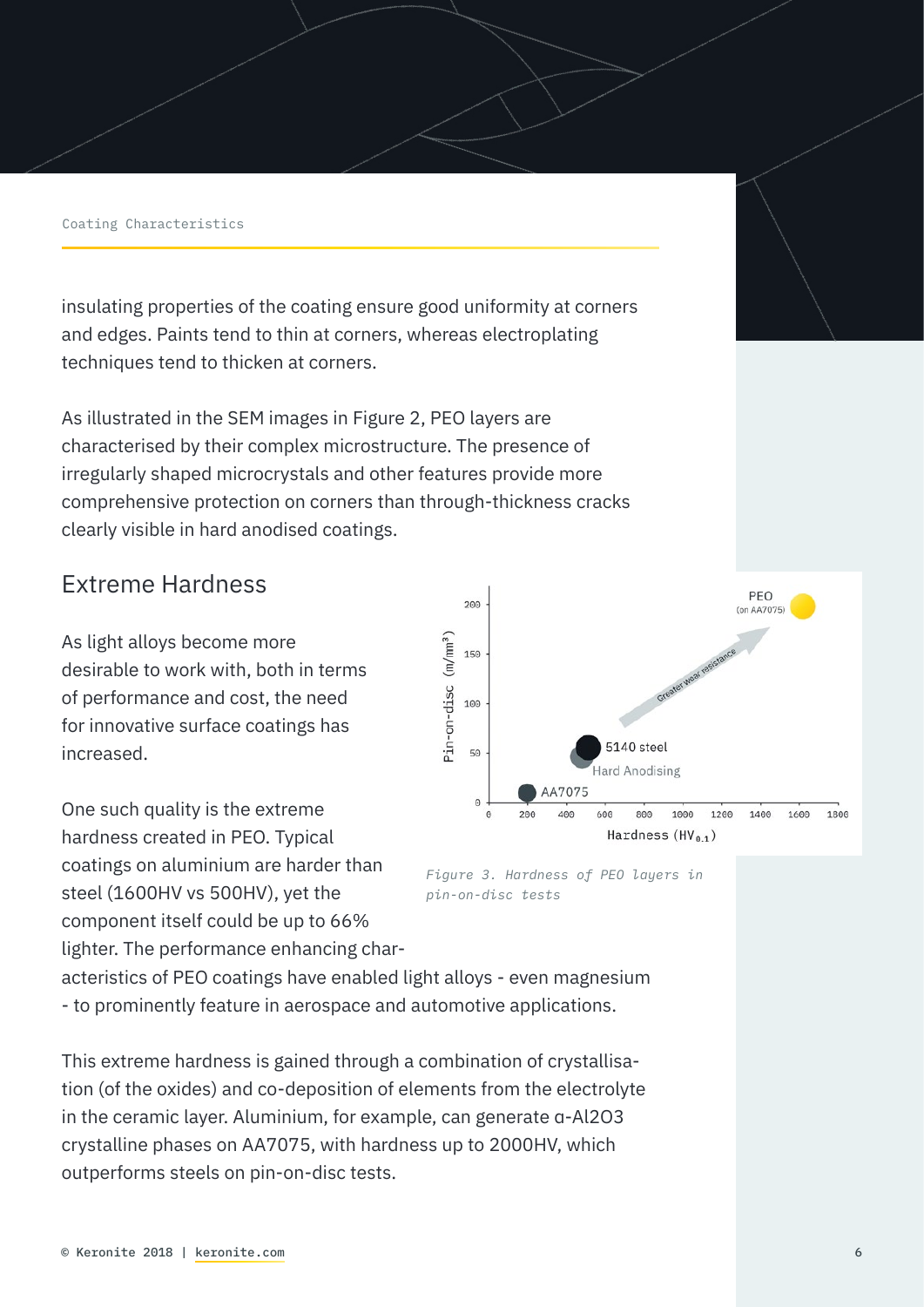<span id="page-7-0"></span>Coating Characteristics

#### Corrosion Resistance

For optimal corrosion resistance performance, PEO works best as a pretreatment for subsequent sealers, paints and other polymers.

Figure 4 illustrates a polyester powder coat image applied to a PEO layer on a magnesium alloy substrate. The strong bond between the two layers enhances corrosion resistance capabilities, also forming scratch resistant qualities. The polyester coating effectively fills the pore architecture created during the formation of the PEO layer.

Generally, PEO is good for different types of bonding because its reticulated microstructure creates a physical 'key' and does not rely upon chemical compatibility between additional coats, unlike alternative coating mechanisms. The same principle applies to adhesion of oil and other lubricants in sliding wear applications.

Blanchard et al. (2005), in a study of 25 different surface treatments for Magnesium in terms of corrosion, found PEO to surpass the Chromium VI and



*Figure 4. Polyester Powder Coat on a PEO coating on a Magnesium substrate*



*Figure 5. Evaluation of Corrosion Protection Methods for Magnesium Alloys in Automotive Applications Blanchard, P.J., Hill, D.J., Bretz, G.T. McCune, R.C., Magnesium Technology, TMS (2005).* 

Chromium-free alternatives tested. The results are illustrated in Figure 5, with F, G, H, I and J being derivatives of plasma electrolytic oxidation.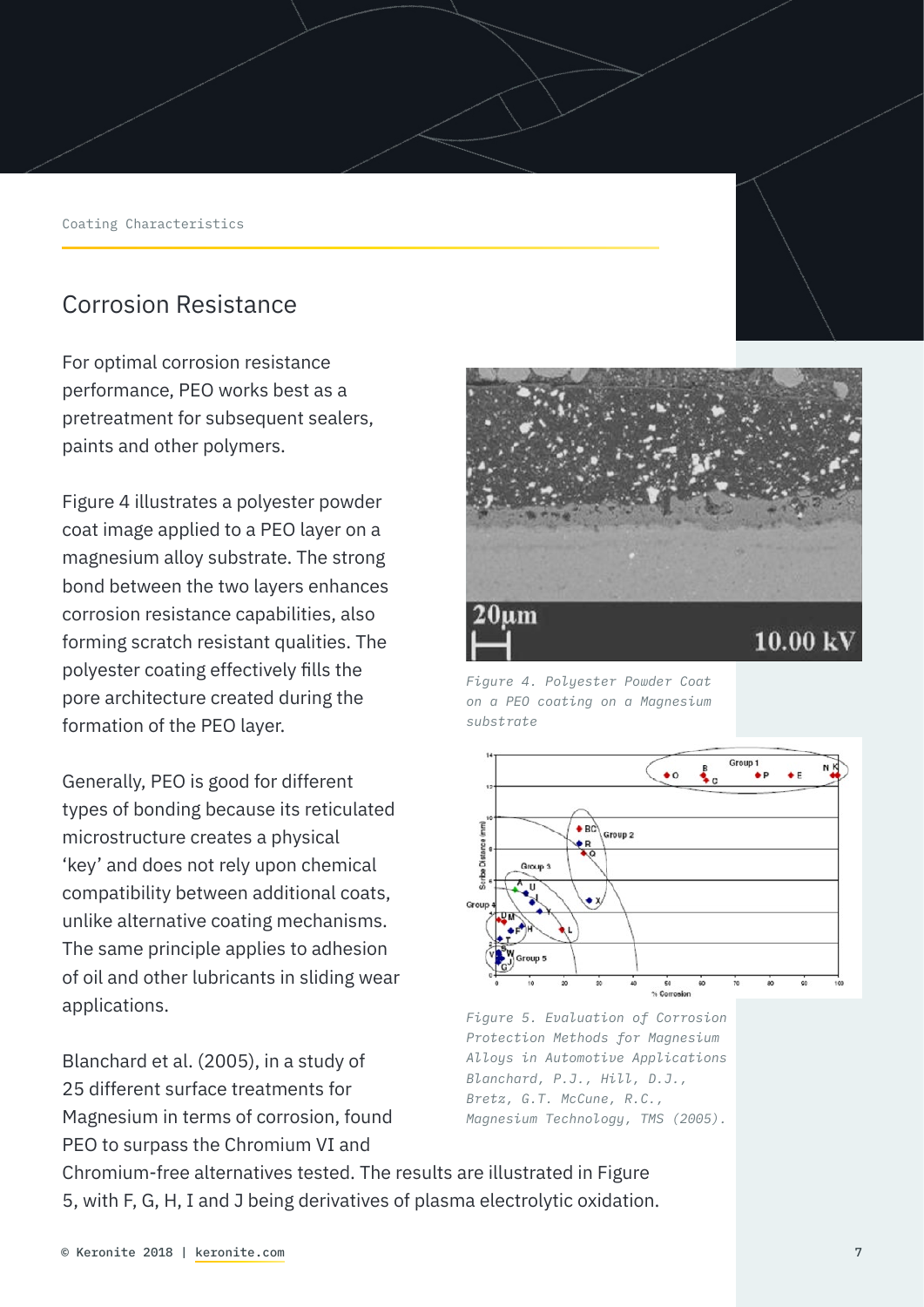<span id="page-8-0"></span>Coating Characteristics

### High Strain Tolerance

High hardness alone does not necessarily provide comprehensive wear resistance capabilities. Compliance is also a very valuable property, allowing for some deformation of the component under deflection or thermal expansion without placing undue stress into the coating-metal surface.

Hardness and appropriate levels of compliance combined increase the wear-resistance of a substrate.

Again, PEO's unique microstructure gives the material high fracture toughness, reducing the potential for cracking under force, which means ceramic surface coatings provide excellent performance in tribology applications.

#### Environmental Friendliness

Coating and surface treatments that employ heavy metals (such as nickel, cobalt and frequently chromium) often involve high-hazard chemicals. Regulations surrounding the use of these are tightening, thus making them more difficult to work with. Conventional anodising employ strong acids, raising safety issues in use, transportation and disposal.

PEO is an environmentally safe option. Electrolytic baths are typically low concentration, chemically benign, aqueous solutions. Process waste streams can typically be discharged directly to drain after pH adjustment, so operating licenses are easily obtained. It is for this reason the technique has become popular in highly technical industries that require high performance surface coats in challenging environments.